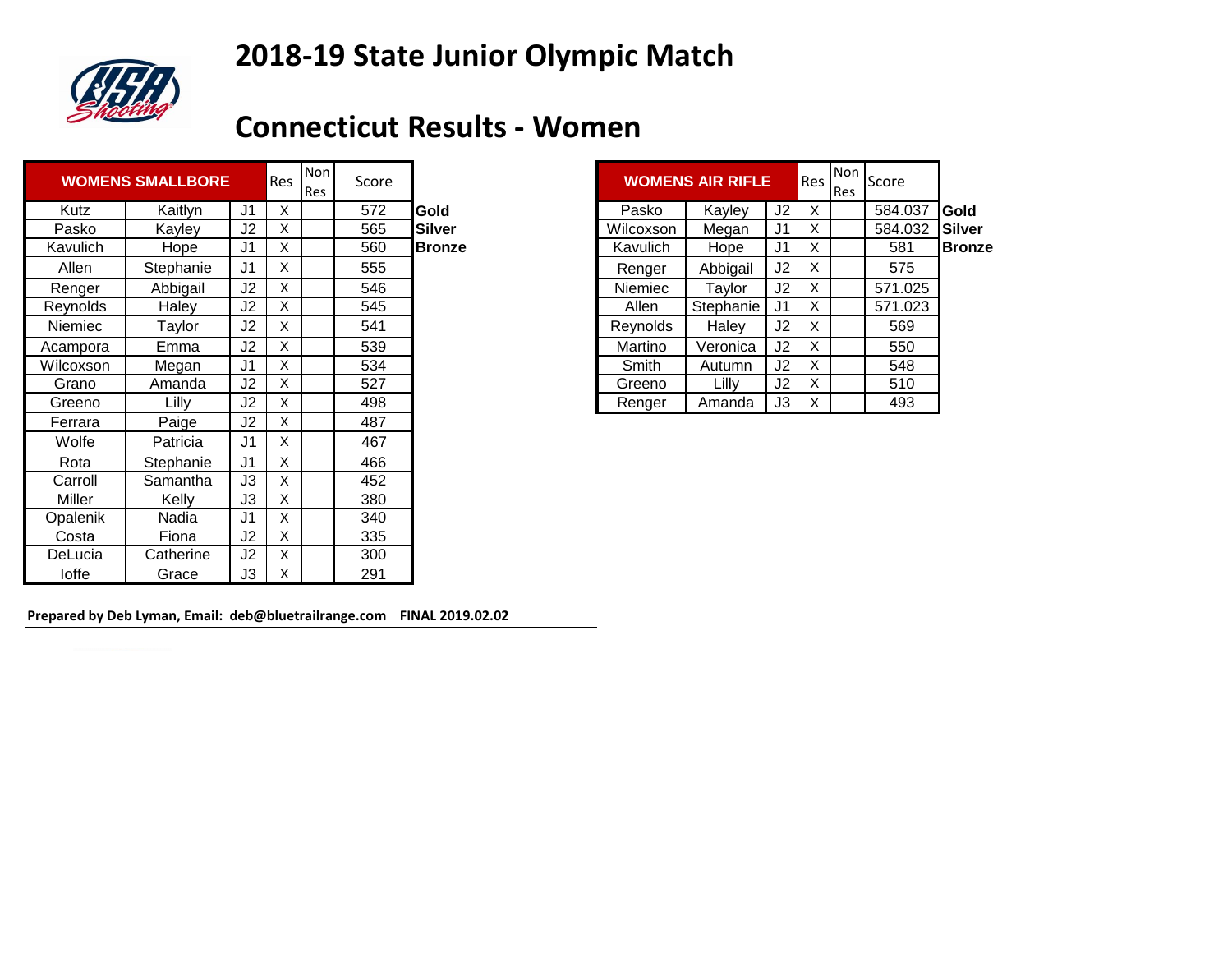

#### **2018-19 State Junior Olympic Match Connecticut Results - Men**

|               | <b>MENS SMALLBORE</b>                                                 |                | Res                | Non<br>Res         | Score |               |          | <b>MENS AIR RIFLE</b> |                | Res                | Non<br>Res         | Score |               |
|---------------|-----------------------------------------------------------------------|----------------|--------------------|--------------------|-------|---------------|----------|-----------------------|----------------|--------------------|--------------------|-------|---------------|
| Kutz          | Kyle                                                                  | J <sub>2</sub> | $\mathsf{x}$       |                    | 580   | Gold          | Kutz     | Kyle                  | J2             | $\pmb{\mathsf{X}}$ |                    | 589   | Gold          |
| <b>Sturtz</b> | <b>Bryce</b>                                                          | J <sub>1</sub> |                    | $\pmb{\mathsf{X}}$ | 570   |               | Sturtz   | <b>Bryce</b>          | J <sub>1</sub> |                    | $\pmb{\mathsf{x}}$ | 585   |               |
| Lesica        | Johnny                                                                | J <sub>1</sub> | $\pmb{\mathsf{X}}$ |                    | 558   | <b>Silver</b> | Lesica   | Johnny                | J <sub>1</sub> | $\pmb{\mathsf{x}}$ |                    | 575   | <b>Silver</b> |
| Sokol         | Christopher                                                           | J <sub>1</sub> | $\pmb{\mathsf{X}}$ |                    | 547   | <b>Bronze</b> | Lu       | Feng                  | J <sub>1</sub> |                    | $\pmb{\mathsf{X}}$ | 564   |               |
| Zhou          | Jiapeng                                                               | J <sub>1</sub> |                    | $\pmb{\mathsf{X}}$ | 534   |               | Beighau  | Gehrig                | J2             | $\pmb{\mathsf{x}}$ |                    | 539   | <b>Bronze</b> |
| Kulowski      | Donnie                                                                | J <sub>1</sub> | $\pmb{\mathsf{X}}$ |                    | 530   |               | Sponauer | Ryan                  | J <sub>1</sub> | $\pmb{\mathsf{X}}$ |                    | 536   |               |
| Sponauer      | Ryan                                                                  | J <sub>1</sub> | $\pmb{\mathsf{X}}$ |                    | 526   |               | Kohanski | David                 | J <sub>1</sub> | $\pmb{\mathsf{x}}$ |                    | 520   |               |
| Cink          | Jacob                                                                 | J2             | $\pmb{\mathsf{X}}$ |                    | 523   |               | Cink     | Jacob                 | J2             | $\pmb{\mathsf{x}}$ |                    | 511   |               |
| Goosen        | Jacques                                                               | J <sub>1</sub> | $\pmb{\mathsf{x}}$ |                    | 515   |               | Goosen   | Jacques               | J <sub>1</sub> | $\pmb{\mathsf{x}}$ |                    | 511   |               |
| Wolfe         | William                                                               | J2             | $\pmb{\mathsf{x}}$ |                    | 510   |               | Dupray   | Devon                 | J2             | $\pmb{\mathsf{X}}$ |                    | 495   |               |
| Thompson      | Robert                                                                | J2             | $\pmb{\mathsf{x}}$ |                    | 496   |               | Osvald   | Zachary               | J2             | $\pmb{\mathsf{X}}$ |                    | 462   |               |
| Kohanski      | David                                                                 | J <sub>1</sub> | $\pmb{\mathsf{X}}$ |                    | 493   |               | Conroy   | Aiden                 | J2             | $\pmb{\mathsf{X}}$ |                    | 420   |               |
| Rook          | Max                                                                   | J2             | $\pmb{\mathsf{x}}$ |                    | 489   |               | Andrews  | Cameron               | J <sub>1</sub> | $\pmb{\mathsf{X}}$ |                    | 409   |               |
| Richards      | Sean                                                                  | J <sub>1</sub> | $\pmb{\mathsf{x}}$ |                    | 486   |               |          |                       |                |                    |                    |       |               |
| Beighau       | Gehrig                                                                | J2             | $\pmb{\mathsf{X}}$ |                    | 484   |               |          |                       |                |                    |                    |       |               |
| Du            | Qinyang                                                               | J <sub>1</sub> |                    | $\mathsf{X}$       | 481   |               |          |                       |                |                    |                    |       |               |
| Geng          | Deming                                                                | J <sub>1</sub> |                    | X                  | 465   |               |          |                       |                |                    |                    |       |               |
| Carroll       | Adam                                                                  | J2             | $\pmb{\mathsf{X}}$ |                    | 462   |               |          |                       |                |                    |                    |       |               |
| Osvald        | Zachary                                                               | J2             | $\pmb{\mathsf{X}}$ |                    | 457   |               |          |                       |                |                    |                    |       |               |
| Leung         | <b>Brendan</b>                                                        | J2             | $\pmb{\times}$     |                    | 453   |               |          |                       |                |                    |                    |       |               |
| Coffren       | Joshua                                                                | J2             | $\mathsf{x}$       |                    | 451   |               |          |                       |                |                    |                    |       |               |
| Kolchanov     | Oleg                                                                  | J2             |                    | $\pmb{\mathsf{X}}$ | 444   |               |          |                       |                |                    |                    |       |               |
| Lee           | Ho Young                                                              | J <sub>1</sub> |                    | X                  | 437   |               |          |                       |                |                    |                    |       |               |
| Acampora      | Nicholas                                                              | J2             | X                  |                    | 435   |               |          |                       |                |                    |                    |       |               |
| Leung         | Justin                                                                | J2             | $\pmb{\mathsf{X}}$ |                    | 434   |               |          |                       |                |                    |                    |       |               |
| <b>Straus</b> | <b>Brian</b>                                                          | J2             |                    | X                  | 425   |               |          |                       |                |                    |                    |       |               |
| Khun          | David                                                                 | J2             | X                  |                    | 424   |               |          |                       |                |                    |                    |       |               |
| Kareliussen   | Cole                                                                  | J2             | $\pmb{\mathsf{x}}$ |                    | 397   |               |          |                       |                |                    |                    |       |               |
| Rogatnick     | Solomon                                                               | J3             |                    | X                  | 397   |               |          |                       |                |                    |                    |       |               |
| Promisel      | William                                                               | J2             |                    | X                  | 364   |               |          |                       |                |                    |                    |       |               |
| Christian     | Justin                                                                | J2             | $\mathsf{X}$       |                    | 343   |               |          |                       |                |                    |                    |       |               |
| Donahue       | <b>Brendan</b>                                                        | J2             |                    | X                  | 338   |               |          |                       |                |                    |                    |       |               |
| Curley        | Liam                                                                  | J2             | $\mathsf{x}$       |                    | 334   |               |          |                       |                |                    |                    |       |               |
| Kim           | Yunhu                                                                 | J2             |                    | X                  | 316   |               |          |                       |                |                    |                    |       |               |
| Estevez       | Lucas                                                                 | J2             | X                  |                    | 304   |               |          |                       |                |                    |                    |       |               |
| Porcaro       | Vincent                                                               | J2             | X                  |                    | 275   |               |          |                       |                |                    |                    |       |               |
|               | Prepared by Deb Lyman, Email: deb@bluetrailrange.com FINAL 2019.02.02 |                |                    |                    |       |               |          |                       |                |                    |                    |       |               |

| Non<br>Res | Score |               |          | <b>MENS AIR RIFLE</b> |                | <b>Res</b> | <b>Non</b><br>Res | Score |               |
|------------|-------|---------------|----------|-----------------------|----------------|------------|-------------------|-------|---------------|
|            | 580   | Gold          | Kutz     | Kyle                  | J2             | X          |                   | 589   | Gold          |
| X          | 570   |               | Sturtz   | <b>Bryce</b>          | J1             |            | X                 | 585   |               |
|            | 558   | <b>Silver</b> | Lesica   | Johnny                | J1             | X          |                   | 575   | <b>Silver</b> |
|            | 547   | <b>Bronze</b> | Lu       | Feng                  | J1             |            | X                 | 564   |               |
| X          | 534   |               | Beighau  | Gehrig                | J <sub>2</sub> | X          |                   | 539   | <b>Bronze</b> |
|            | 530   |               | Sponauer | Ryan                  | J <sub>1</sub> | X          |                   | 536   |               |
|            | 526   |               | Kohanski | David                 | J <sub>1</sub> | X          |                   | 520   |               |
|            | 523   |               | Cink     | Jacob                 | J2             | X          |                   | 511   |               |
|            | 515   |               | Goosen   | Jacques               | J <sub>1</sub> | X          |                   | 511   |               |
|            | 510   |               | Dupray   | Devon                 | J2             | X          |                   | 495   |               |
|            | 496   |               | Osvald   | Zachary               | J2             | X          |                   | 462   |               |
|            | 493   |               | Conroy   | Aiden                 | J2             | X          |                   | 420   |               |
|            | 489   |               | Andrews  | Cameron               | J <sub>1</sub> | X          |                   | 409   |               |
|            |       |               |          |                       |                |            |                   |       |               |